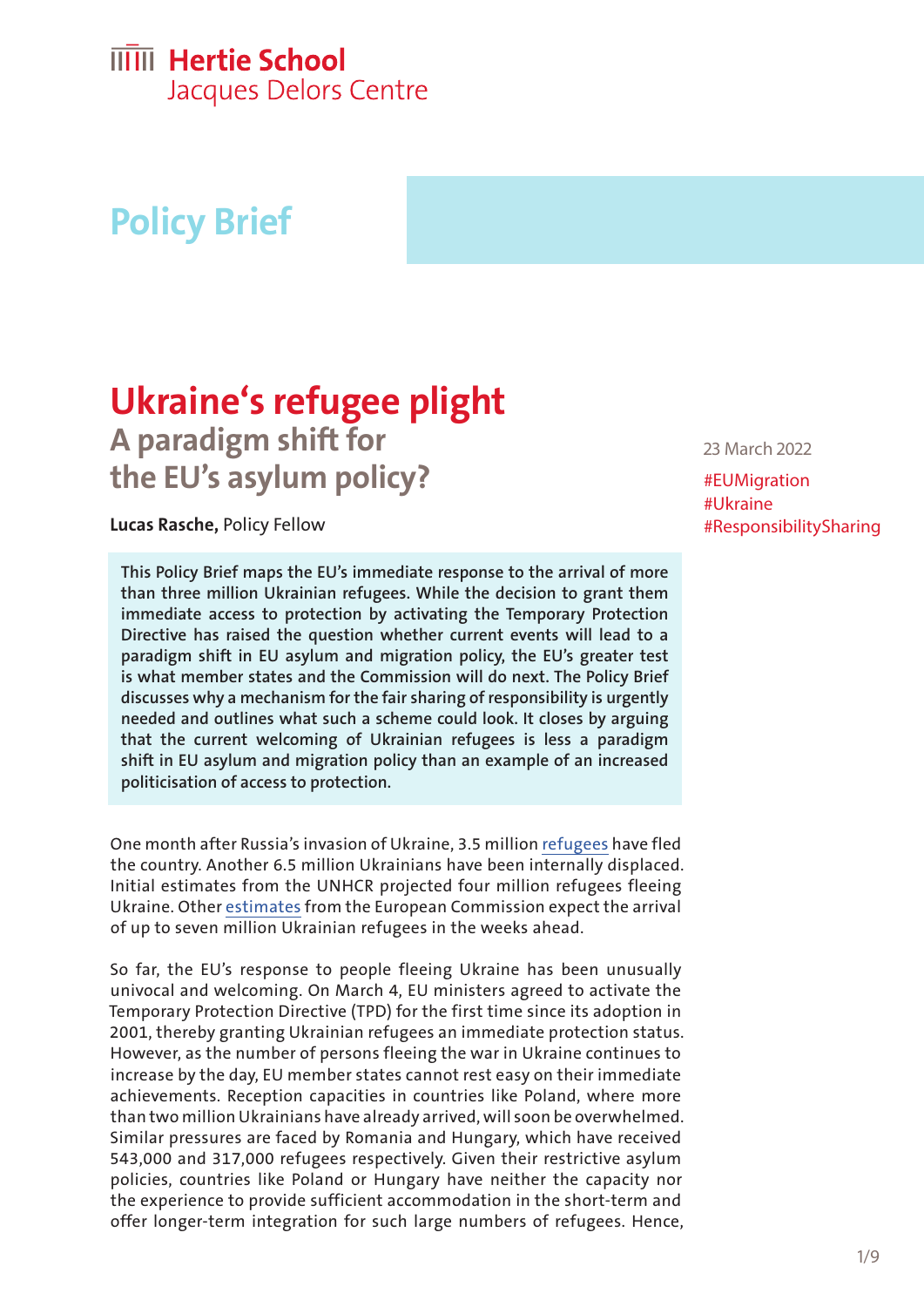the greater test for the EU's asylum and migration policy is what member states and the Commission will do next.

The EU's most urgent challenge will be the organisation of a fair sharing of responsibility for the reception and integration of Ukrainian refugees. Member states were quick to offer financial and logistical solidarity. Yet, they have thus far avoided addressing the more controversial issue of relocation, even though it is also part of the solidarity mechanism outlined in the Temporary Protection Directive. This Policy Brief maps the EU's immediate response to the arrival of more than three million refugees from Ukraine. It then discusses why a mechanism for the fair sharing of responsibility is urgently needed and outlines what such a scheme could look like. The Brief closes by arguing that the current welcoming of Ukrainian refugees is less a paradigm shift in EU asylum and migration policy than an example of an increased politicisation of access to protection.

#### **1. Short-term: How has the EU responded?**

As part of Ukraine's Association Agreement with the EU, Ukrainian nationals are allowed to enter and travel within the EU for 90 days without having to apply for a visa. While this has facilitated their flight, the movement of Ukrainian refugees follows a common pattern by which most people first flee to neighbouring countries. There, existing social and family networks can provide reception and offer housing. Being home to a sizable diaspora of Ukrainian nationals, Poland has been the major destination for people fleeing the war in Ukraine. So far, an estimated [2.1 million](https://data2.unhcr.org/en/situations/ukraine) refugees have sought protection there. Other neighbouring countries, like Hungary, Slovakia, Romania and Moldova are similarly affected. Germany, which also hosts a considerable Ukrainian diaspora, has seen more than [220,000](https://mediendienst-integration.de/migration/flucht-asyl/ukrainische-fluechtlinge.html) refugees arrive since February 24.

The immediate response from countries neighbouring Ukraine has been predominantly welcoming. In particular, the willingness of Poland and Hungary to receive Ukrainian refugees stands in stark contrast to the restrictive asylum policies that both states have pursued over recent years. Yet, the geographic proximity of the war, close cultural links and ethnic ties help explain the different treatment of refugees. This commitment to welcome Ukrainian refugees – not least from civil society – has set the tone for the wider EU response. Three strands characterise the EU's immediate reaction to the humanitarian fallout of the war: issuing temporary protection; facilitating border management; and providing humanitarian funding to Ukraine and affected member states.

#### **1.1. Temporary protection in the EU**

On March 4, EU interior ministers agreed to activate the [Temporary Protection Directive](https://www.consilium.europa.eu/en/press/press-releases/2022/03/04/ukraine-council-introduces-temporary-protection-for-persons-fleeing-the-war/)  following a proposal from the Commission, thereby granting persons fleeing the war in Ukraine immediate access to protection in the EU. The Directive had already been adopted in 2001 in the wake of the war in Yugoslavia but had never been applied in practice since then. Its activation is historic not only because of the 21 years that the file remained dormant; it also marked a rare moment of consensus in the Council, which unanimously voted in favour of the Directive.

The TPD offers [many advantages](https://eumigrationlawblog.eu/temporary-protection-for-ukrainians-the-unexpected-renaissance-of-free-choice/) to both national administrations and its beneficiaries. The Directive grants immediate protection for one year until March 4, 2023 (see table 1). Should the reason for displacement persist, the temporary protection status is automatically extended up to two times for a period of six months each. After March 4, 2024, the Council can extend the temporary protection by another year. The status also grants beneficiaries the right to work and to housing, as well as to education for minors. Family reunification is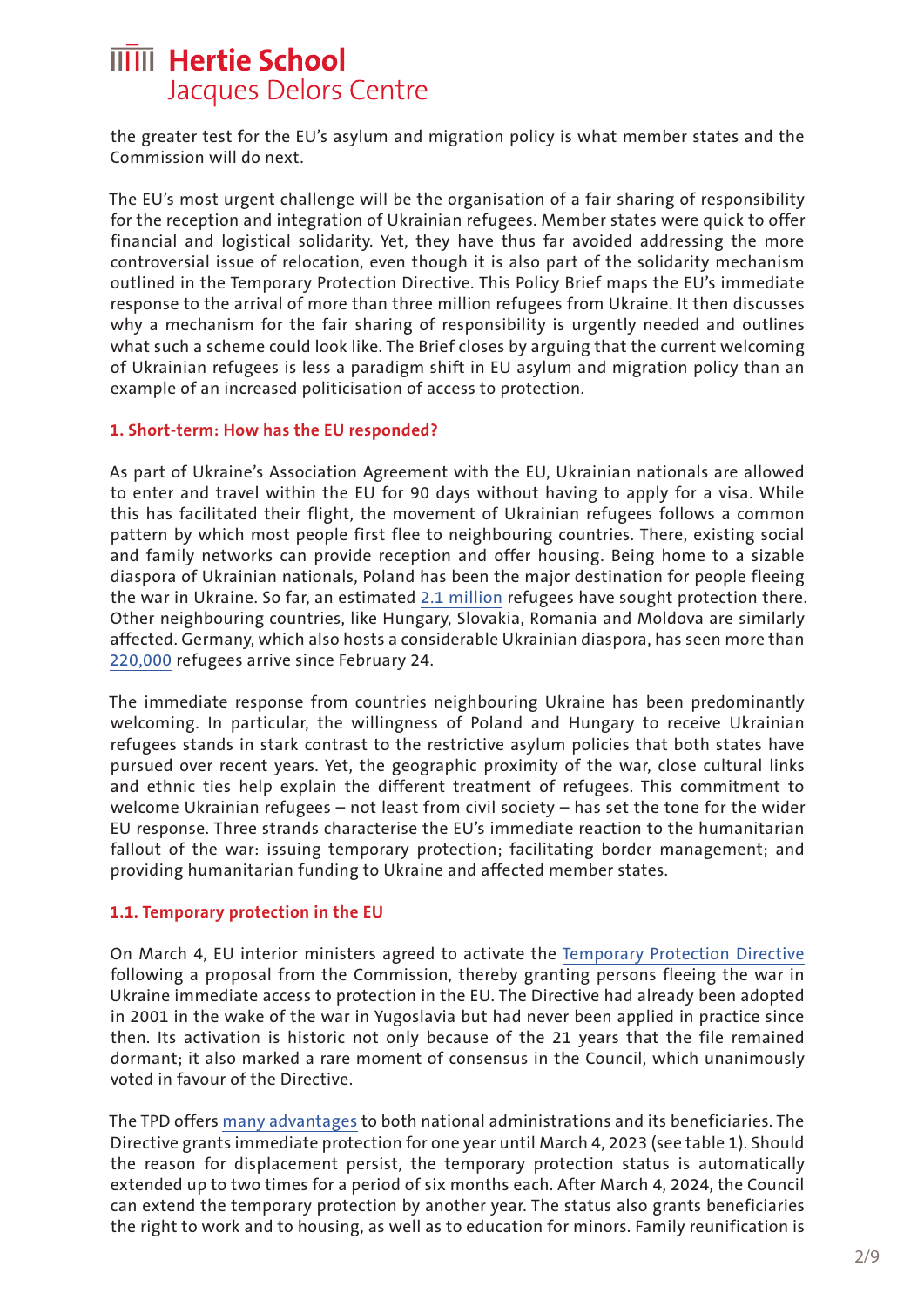possible for spouses, minor children and close relatives who have lived together as part of the family unit.

| <b>Temporary Protection Directive</b> |                                                                                                                                                                                                                        |  |
|---------------------------------------|------------------------------------------------------------------------------------------------------------------------------------------------------------------------------------------------------------------------|--|
| <b>Protection</b>                     | Until March 4, 2023; renewable twice for six<br>months and then until March 4, 2025 for up<br>to three years in total.                                                                                                 |  |
| <b>Beneficiaries</b>                  | Ukrainian citizens; stateless persons and<br>others with protection status in Ukraine; stu-<br>dents and third-country nationals with per-<br>manent residence who are unable to return to<br>their country of origin. |  |
| Procedure                             | Registration with national authorities; no<br>asylum procedure necessary. Asylum can be<br>claimed at any time during stay.                                                                                            |  |
| <b>Family reunification</b>           | Possible for spouses, minor unmarried chil-<br>dren, close relatives living together in the<br>family unit.                                                                                                            |  |
| <b>Relocation</b>                     | Voluntary pledges by EU member states; be-<br>neficiaries must consent to relocation.                                                                                                                                  |  |

The Directive does not just apply to Ukrainian citizens fleeing their country. Its scope also includes people who benefited from international protection in Ukraine, as well as thirdcountry nationals who had been residing in Ukraine as permanent residents and who are unable to safely return to their country of origin. People falling under the scope of the Directive are spared from having to undergo the asylum procedure. Instead, they merely have to register with the relevant national authorities before being granted temporary protection. This relatively unbureaucratic process is one of the main features distinguishing the TPD from other pathways to protection. For one, it allows its beneficiaries to avoid the uncertainty and limited access to rights that come with a regular asylum procedure. But more importantly, one of the Directive's main objectives is to ease the pressure on national asylum systems in light of the expected number of refugees who have yet to arrive in EU member states.

The preamble to the [original text](https://eur-lex.europa.eu/legal-content/EN/ALL/?uri=CELEX%3A32001L0055) of the Temporary Protection Directive further includes "a solidarity mechanism intended to contribute to the attainment of a balance of effort between Member States" concerning financial compensation and "the actual reception of persons". To that end, EU countries are expected to make voluntary pledges to receive beneficiaries of temporary protection – who would, however, have to consent to their transfer to another member state. Yet, in the [implementing decision](https://eur-lex.europa.eu/legal-content/EN/TXT/PDF/?uri=CELEX:32022D0382&from=EN), member states merely referred to Ukrainian nationals' right to visa-free travel, which allows them to choose their preferred destination country. This, as the Council hoped, would "in practice facilitate a balance of efforts between Member States". In order to arrive at a consensus on the activation of the TPD in the Council, member states thus postponed the thorny issue of relocation for the time being.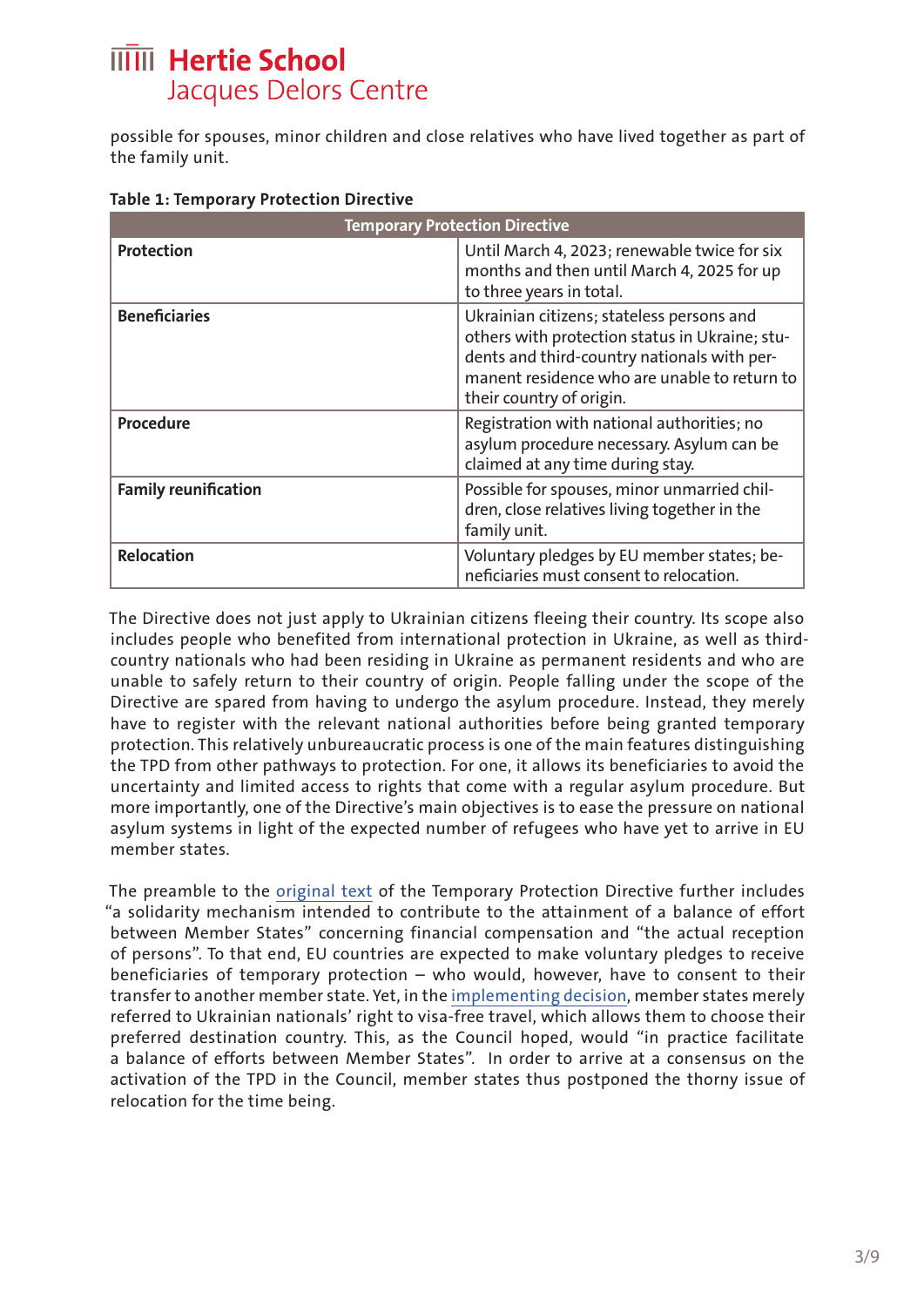#### **1.2. Border Management**

In line with the derogations possible under the Schengen Borders Code, the Commission further released a set of [operational guidelines](https://ec.europa.eu/commission/presscorner/detail/en/IP_22_1727) in order to facilitate member states' efforts to manage the arrival of persons fleeing Ukraine. Due to Ukraine's Association Agreement with the EU, Ukrainian nationals do not register as irregular arrivals, but can enter EU member states legally without the need for a visa. The EU's usual approach to dealing with the arrival of protection-seekers through registration and containment at or near the border is hence not applicable to the current situation. In light of the political willingness to receive Ukrainian refugees and the different legal context, the Commission's guidelines therefore aim at reducing obstacles for arrival by proposing the following measures:

- "Simplification of border controls for certain categories of persons, including vulnerable persons, such as children, and other categories, such as transport workers that find themselves in Ukraine while carrying out their services;
- The possibility to organise border controls outside of border crossing points;
- Special arrangements for crossing the borders by rescue services, police, fire brigades and border guards, seafarers regardless of their nationality;
- The establishment of emergency support lanes, in order to ensure access and return of organisations providing humanitarian aid to people in the Ukrainian territory;
- Outside the scope of the Schengen rules, the waiving of customs duties and measures to facilitate the entry of pet animals travelling with their owners from Ukraine."

While the guidelines are not mandatory, they are largely in line with prior measures taken at the national level. The guidelines further recommend that member states take advantage of the support offered by EU agencies, such as Frontex or the EU Asylum Agency (EUAA). So far, 49 Frontex officers have been [deployed](https://reliefweb.int/sites/reliefweb.int/files/resources/com_2022_107_1_en_act_part1_v4.pdf) to the external borders with Ukraine, while another 162 staff have been deployed to Romania's border with Moldova. The Commission also announced that a total of 2,600 Frontex staff are on stand-by and has proposed a [status agreement](https://data.consilium.europa.eu/doc/document/ST-7199-2022-INIT/de/pdf) which would allow for the deployment of Frontex officers to Moldova.

#### **1.3. Humanitarian funding**

The EU mobilised roughly €1 billion in emergency assistance to deal with the humanitarian fallout in Ukraine and neighbouring countries affected by the refugees' plight (see table 2). On February 28, the Commission [greenlighted](https://ec.europa.eu/info/strategy/priorities-2019-2024/stronger-europe-world/eu-solidarity-ukraine_en#eu-humanitarian-assistance-to-ukraine) €90 million for humanitarian assistance, of which €85 million was allocated to Ukraine and €5 million to Moldova. The money is used to supply basic needs such as food, water, medicine, tents and healthcare. Another €3 million was allocated to Moldova on March 10 to support the reception of Ukrainian refugees in the country. These immediate measures are part of a €550 million package to be mobilised under the EU budget, which includes a further €120 million in direct budget support to Ukraine, as well as €15 million to support border management in Moldova. The emergency assistance package also prescribes €330 million to be made available as part of the Neighbourhood, Development and International Cooperation Instrument (NDICI), which can provide emergency assistance either directly to Ukraine or to countries affected by the arrival of Ukrainian refugees. In addition to short-term humanitarian funding, the EU further supports Ukraine through emergency [macro-financial assistance](https://reliefweb.int/sites/reliefweb.int/files/resources/com_2022_107_1_en_act_part1_v4.pdf) loans worth €1.2 billion while the European Investment Bank announced an immediate repurposing of loans in the amount of €668 million as liquidity support to Ukraine.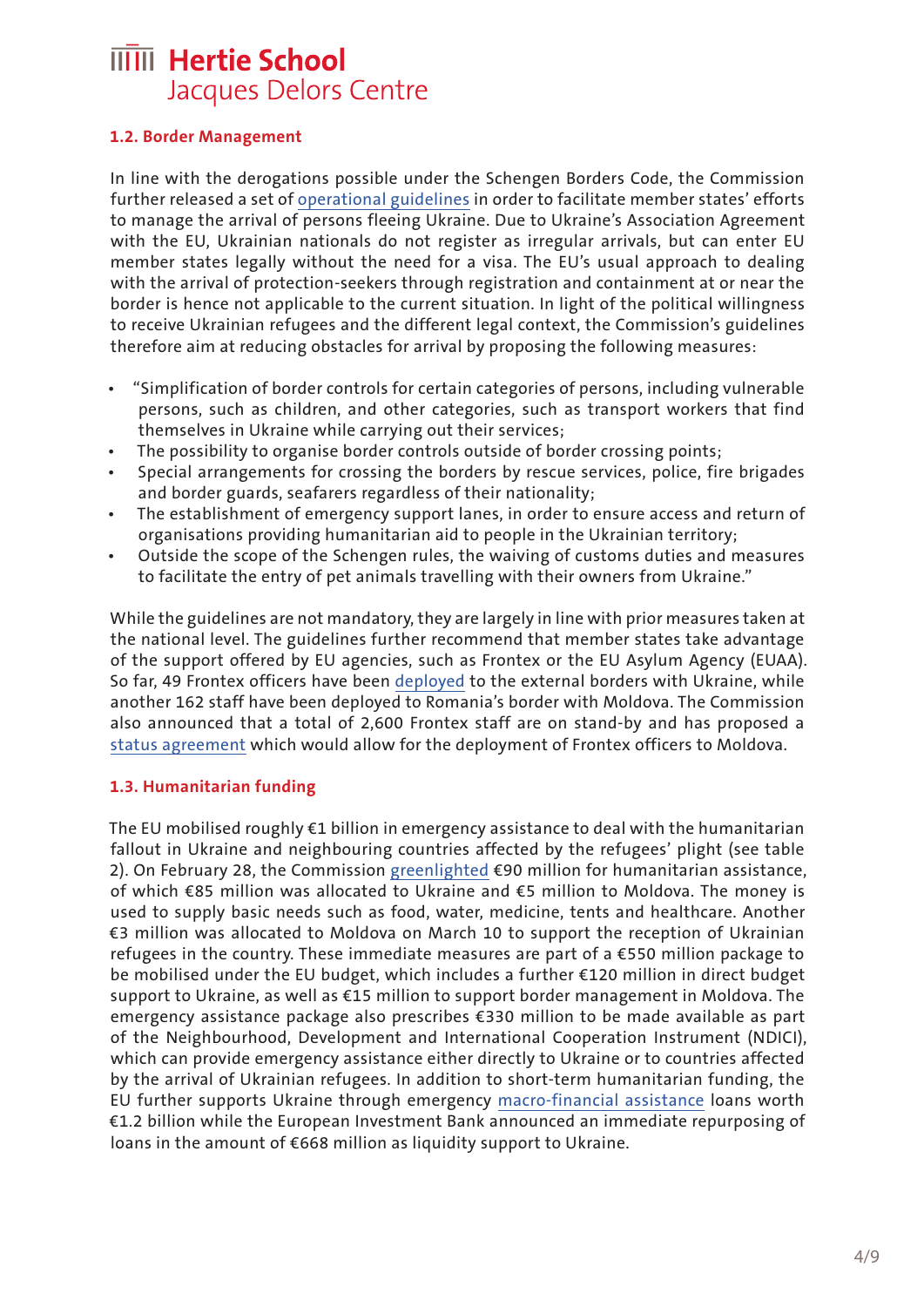| Volume      |             | <b>Measure</b>                               | <b>Beneficiary</b>                     |
|-------------|-------------|----------------------------------------------|----------------------------------------|
| 550 million | 85 million  | Humanitarian aid                             | Ukraine                                |
|             | 120 million | <b>Budget support</b>                        | Ukraine                                |
|             | 15 million  | Border management                            | Moldova                                |
|             | 8 million   | Humanitarian aid                             | Moldova                                |
|             | 330 million | NDICI emergency assis-                       | Ukraine; Moldova; possibly other third |
|             |             | tance                                        | countries                              |
|             | 420 million | AMIF & ISF funding for<br>reception capacity | EU member states                       |

#### **Table 2: Overview of EU humanitarian funding**

*Source: European Commission*

Additional funding is also made available for EU member states in order to support the reception of Ukrainian refugees. The Commission proposed prolonging the implementation period of the Asylum, Migration and Integration Fund (AMIF) and the Internal Security Fund (ISF) to provide extra flexibility and free up €420 million in resources. On March 8, the Commission [further adopted a proposal](https://ec.europa.eu/commission/presscorner/detail/en/ip_22_1607) for the Cohesion's Action for Refugees in Europe (CARE) programme, thereby adjusting cohesion policy rules to assist member states in accommodating Ukrainian refugees. This includes the possibility to extend 100% EU cofinancing to 2021-2022, as well as the option for member states and regions to draw on the European Fund for Regional Development (ERDF) and the European Social Fund (ESF) in their effort to support Ukrainian refugees. While these measures are primarily concerned with covering the immediate needs of member states to provide shelter and reception, longerterm funding for the integration of refugees into national labour markets will be just as necessary. Such funding will be essential to implement the comprehensive [set of measures](https://www.politico.eu/newsletter/brussels-playbook/rights-for-refugees-energy-dependence-debate-parliaments-bid-for-budget-boost/)  aimed at facilitating access to education, health care and employment for beneficiaries of temporary protection which the Commission announced on March 23.

#### **2. Medium-term: The need for responsibility-sharing**

The arrival of more than three million displaced persons has left member states like Poland, Hungary, Slovakia or Romania disproportionally affected. Discussions on responsibilitysharing have already begun. Greece, Italy and Luxembourg called for a sustainable reception of Ukrainian refugees at a [meeting of delegates](https://www.spiegel.de/politik/deutschland/ukraine-krieg-eu-droht-neuer-streit-ueber-fluechtlingsquoten-a-719bdf22-619a-431a-a152-25d1b8ba8935?sara_ecid=soci_upd_wbMbjhOSvViISjc8RPU89NcCvtlFcJ) from the member states, the Commission and the EU Parliament. Similarly, France and Germany demanded better coordination. Germany's interior minister, Nancy Faeser, even declared a quota for relocating refugees to be her objective, while the country's foreign minister, Annalena Baerbock, called for an [airlift](https://twitter.com/germanyintheeu/status/1505851644793298945) to relocate refugees from countries of first arrival to other member states.

Yet, member states bordering Ukraine – Poland, Hungary and Slovakia – continue to insist that no EU-coordinated relocation assistance is necessary. Instead, Hungary [referred](https://www.spiegel.de/politik/deutschland/ukraine-krieg-eu-droht-neuer-streit-ueber-fluechtlingsquoten-a-719bdf22-619a-431a-a152-25d1b8ba8935?sara_ecid=soci_upd_wbMbjhOSvViISjc8RPU89NcCvtlFcJ) to discussions about possible relocation as "counterproductive". In 2015, the country similarly refused to benefit from the emergency scheme to relocate Syrian refugees. Since then, Hungary and Poland have remained staunch opponents of any responsibility-sharing that includes the transfer of refugees. Despite the unprecedented number of refugees currently arriving at their border, it seems as though the two member states fear that consenting to a relocation initiative now could open the door for a more permanent mechanism to follow in the future.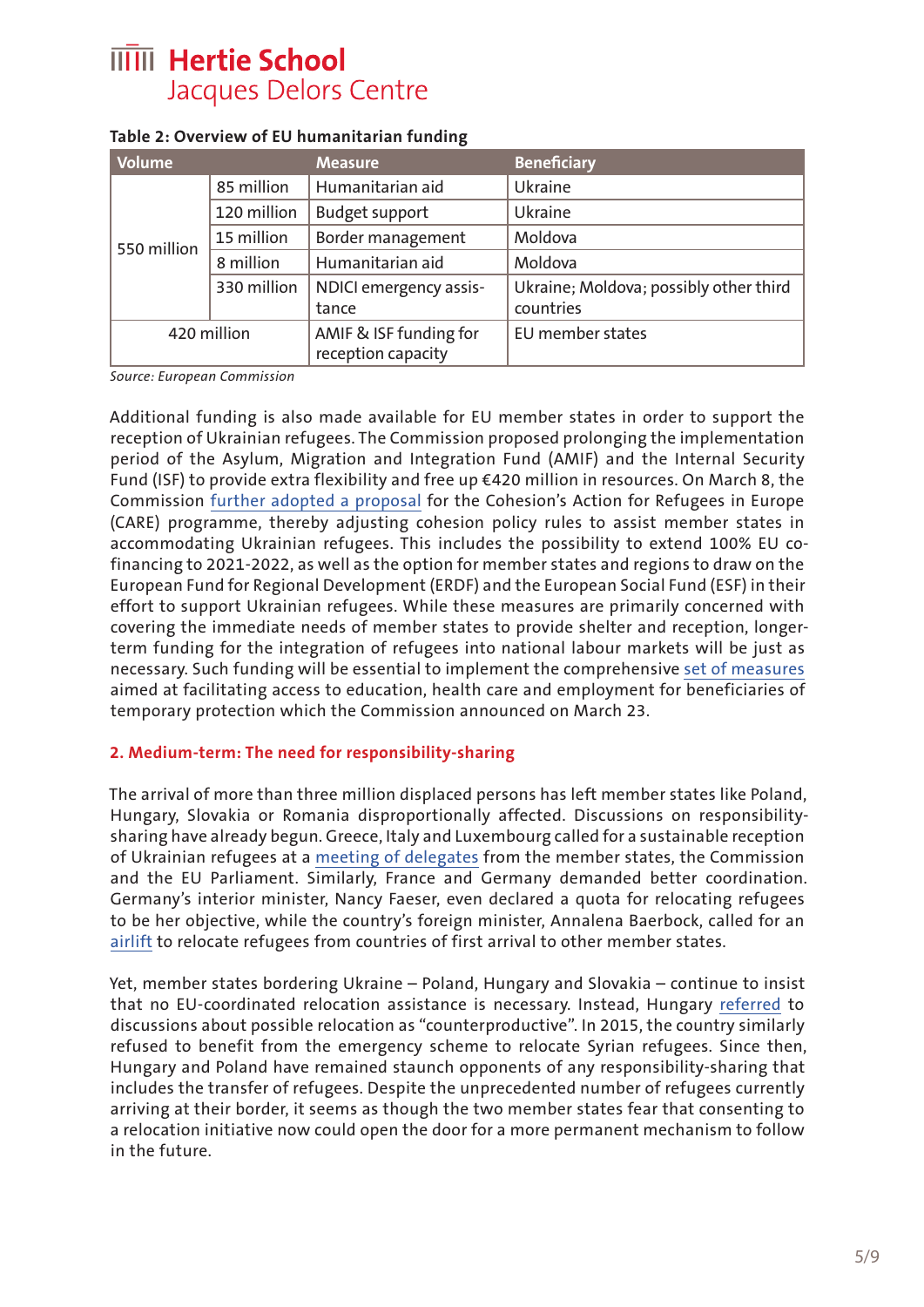Although the opposition of Poland, Hungary and the other Visegrad countries is rooted in the experience of 2015, the situation is different today. Given the scarcity of legal pathways to protection, previous refugee movements towards the EU have predominantly been characterised by irregular arrivals. In such situations, the Dublin Regulation requires that asylum seekers must lodge their claim in the country of first arrival, which then (in the majority of cases) remains responsible for processing a person's protection claim. However, Ukrainian nationals have the right to legally enter the EU and move between member states. Activating the Temporary Protection Directive further allows them to lodge their protection claim in any EU country. While the "secondary movement" of protection-seekers has been a major concern for many member states in the past, the free onward movement of Ukrainian refugees is now perceived as an ideal solution to maintain a balance of responsibility among EU countries. In that vein, Poland and Hungary insist that people fleeing the war in Ukraine will disperse themselves across other member states, thus deeming a formal relocation scheme unnecessary.

However, it remains unclear whether visa-free travel for Ukrainians will in fact result in a "balance of efforts between Member States" as the Council hoped for in its implementing decision. It is true that Ukrainians who have found only immediate shelter after leaving their country are likely to make use of the right to register their protection status in another member state. Others may similarly wish to join family members in different EU countries. But on the one hand, such onward movements do currently not [occur](https://www.epc.eu/en/publications/Unseen-unity-in-the-EUs-migration-policies-but-how-long-will-it-last~46fbe0) on a scale necessary to offset the number of new arrivals and to reach a fair level of responsibility-sharing among member states. And on the other hand, differing levels of social benefits between member states might lead to a situation in which some EU states are still more affected than others by such a "free choice" relocation system. Activating the TPD, as well as the support from civil society, have prevented national asylum systems from collapsing thus far. Yet, the pressure on reception capacities in countries of first arrival will increase drastically as more people arrive who have no existing social or family networks. Moreover, Ukrainians who have benefited from civil society support in the first days after their arrival might soon wish to register with national authorities to claim the rights associated with temporary protection status.

While the Commission and the member states delivered on the financial and practical solidarity foreseen in the Temporary Protection Directive, EU countries less affected by the arrival of Ukrainian refugees have so far shied away from solidarity in "the actual reception of persons". Yet, the EU urgently needs to move from relying on immediate support to drafting a sustainable plan for a shared effort to register, accommodate and integrate those fleeing the war in Ukraine. This is not only necessary to prevent a further overburdening in countries of first arrival – it is also essential to ensure that refugees can fully claim the rights granted to them under the Temporary Protection Directive.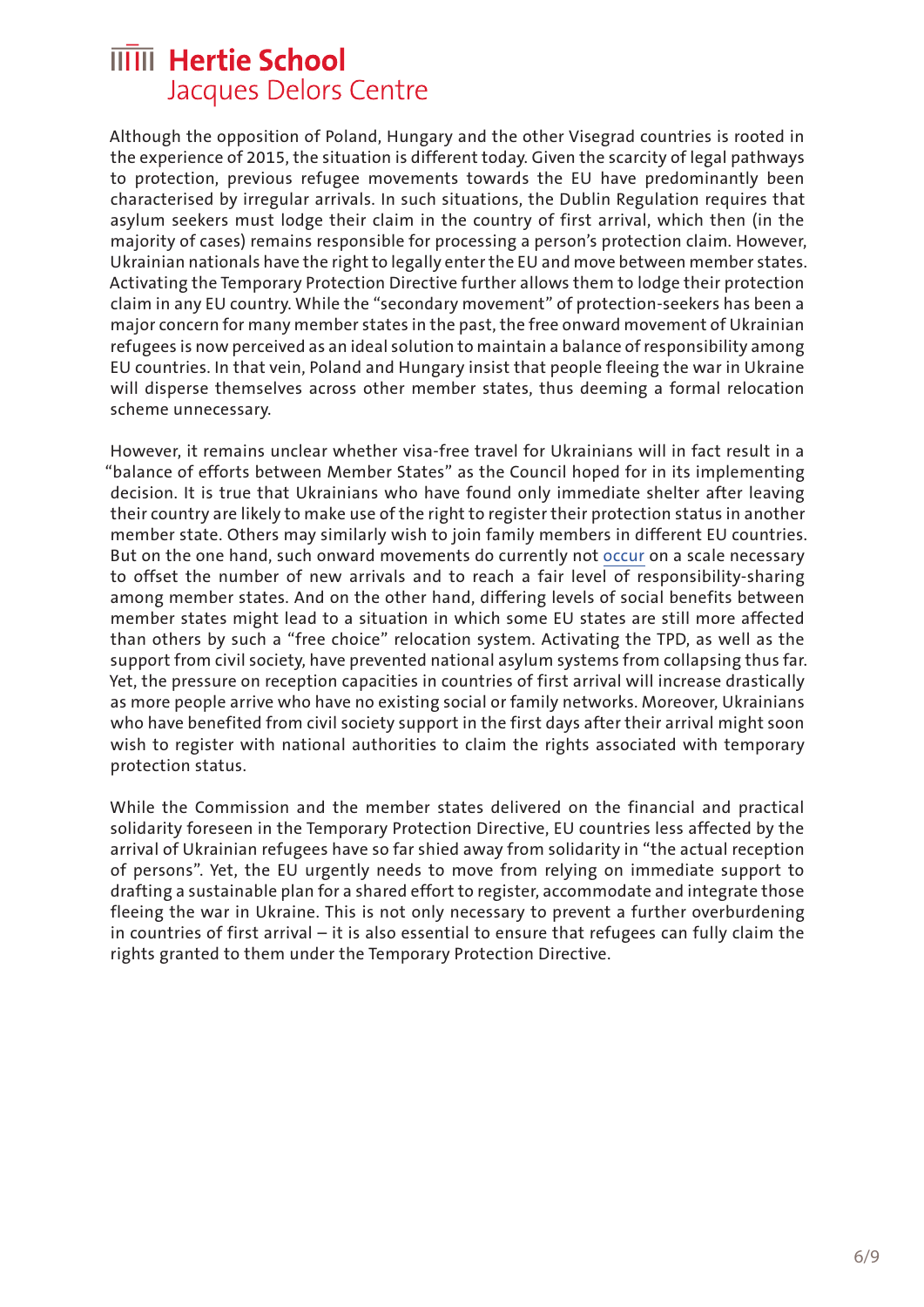#### **2.1. Complementing free movement with a voluntary relocation scheme**

Two things should happen at the EU level to implement the Temporary Protection Directive's solidarity mechanism in full effect. First, the Commission must make sure that member states evenly implement the right of Ukrainian refugees to move freely across EU territory. The objective here should be to avoid a situation in which additional entry requirements disincentivise Ukrainians from joining their social networks in other member states. For example, Sweden's government has already [declared](https://www.government.se/press-releases/2022/03/government-proposes-possibility-of-reintroducing-id-checks-on-buses-trains-and-passenger-ships/) its intent to introduce pre-entry identity checks, which would effectively deter undocumented persons from entering. Facilitating smooth onward movement is, however, essential for the envisioned "self-relocation" to work in practice and to result in some degree of responsibility-sharing. This also includes ensuring the possibility for beneficiaries of temporary protection to travel between EU countries after having registered with local authorities in a member state. This as was agreed upon by member states in the implementing decision of the TPD. The Commission's [announcement](https://www.politico.eu/newsletter/brussels-playbook/rights-for-refugees-energy-dependence-debate-parliaments-bid-for-budget-boost/) to ask member states to issue short visas for Ukrainians arriving without a biometric passport and its request to waive carrier liability for airlines is a positive step in that direction.

Second, EU member states should complement the free movement of Ukrainians with a voluntary relocation scheme. The legal basis for such a relocation mechanism is already in place in the Temporary Protection Directive. It provides member states with the necessary legal certainty that has often been missing in past discussions concerning the transfer of asylum seekers. Under the Temporary Protection Directive, relocation remains entirely voluntary. Based on the concept of "[double volunteerism](https://ec.europa.eu/home-affairs/system/files/2020-09/executive_summary_evaluation_tpd_en.pdf)", EU countries will have to make voluntary pledges as to how many refugees they are willing to relocate, and Ukrainians would then have to consent to their transfer before being relocated to another member state.

For this to work in practice, member states and the Commission need to set up the organisational infrastructure to coordinate the transfer of those willing to move to another EU country while organising adequate financial compensation for member states disproportionately affected. In the [communication](https://ec.europa.eu/commission/presscorner/detail/en/ip_22_1610) accompanying the proposal to activate the TPD, the Commission suggested to coordinate member state activities via a "solidarity platform". Such a platform could indeed be used to organise the practical implementation of a relocation scheme in close cooperation with national asylum authorities. To that end, national administrations should set up [streamlined procedures](https://www.latimes.com/opinion/story/2022-03-08/ukraine-russia-refugees-europe-eu-asylum) for the registration of Ukrainian refugees, including an identity and security check. To ensure that adequate staffing and sufficient resources are available, member states could register their need for support from Frontex and the EU Asylum Agency (EUAA) with the solidarity platform. When registering with local authorities, beneficiaries of temporary protection would ideally be given the option to indicate whether they wish to remain in their current member state, or whether they would be willing to move to another EU country.

Based on this information, member states could then register those willing to be relocated with the solidarity platform where they are matched with the reception capacities offered by other member states. Such reception capacities could also include offers from private sponsors who would have to register with the competent national authority and provide accommodation, as well as integration support. Such sponsorship models could be designed in line with existing schemes, such as the Global Refugee Sponsorship Initiative (GRSI). Yet, private sponsorship should not compromise the rights and entitlement to integration support that come with a temporary protection status. Beneficiaries of temporary protection would then receive a relocation offer, which they would have to agree to before being transferred to the receiving member state. Such transfers could either take place via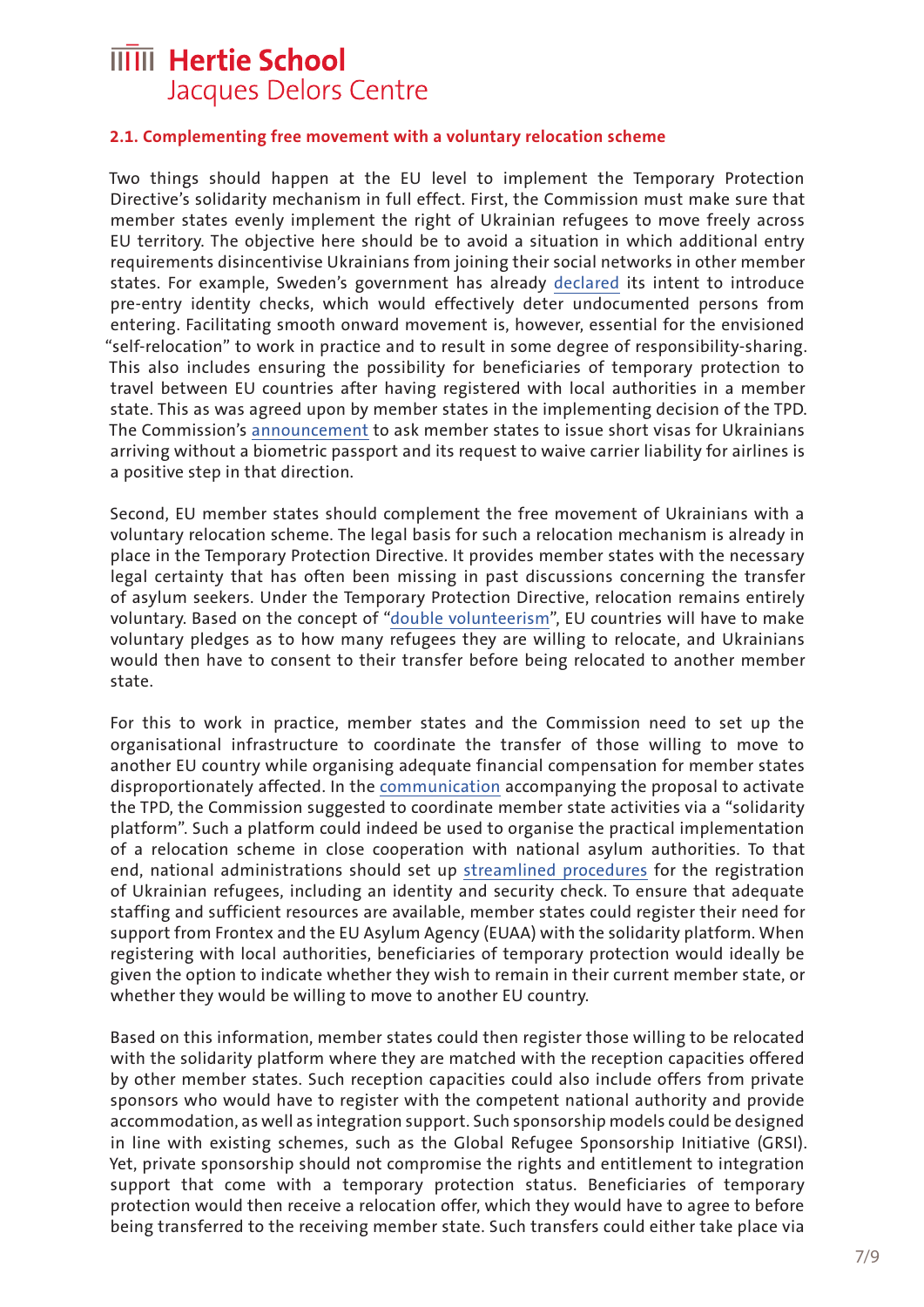[plane,](https://www.zeit.de/politik/ausland/2022-03/ukraine-fluechtlinge-russlands-angriffsplan-eu-luftbruecke) or via train – as was the case in Germany, where Ukrainian nationals can travel freely with the *Deutsche Bahn* on their transit from Poland.

The solidarity platform should also be used for coordinating the financial compensation of member states' efforts to receive and integrate Ukrainian refugees. So far, funding made available under the AMIF and ISF is primarily targeted to support the immediate reception of protection-seekers (see table 2). Yet, member states will also be confronted with substantial costs for the longer-term accommodation of refugees and their integration into the labour market. The OECD [estimates](https://www.oecd.org/els/mig/migration-policy-debates-13.pdf) that costs for processing and accommodating protection seekers amount to €10,000 per application in the first year. At current arrival figures, this could that mean member states face a collective financial burden of €35 billion. While the exact costs for longer-term integration are still to be determined, they will likely vary between member states depending on the extent to which beneficiaries of temporary protection are allocated among EU countries. It is therefore essential that sufficient funding be made available through respective EU funds so that member states can guarantee that beneficiaries of temporary protection are effectively integrated and can make use of the full rights given to them under the TPD.

#### **3. Long-term: Beware of "geopoliticising" protection**

Using the current momentum to turn the achievements of the EU's immediate crisis response into a sustainable strategy for the reception, relocation and integration of Ukrainian refugees will be essential. After the arrival of more than one million Syrian refugees in 2015, there was a similar attitude towards welcoming new arrivals in many EU countries. Yet, a disillusioned public and the refusal by some member states to participate in collective burden-sharing soon turned the tide. Now, it will be crucial to convince precisely these countries (Poland, Hungary, Slovakia) to consent to a solidarity scheme that would relocate refugees from their territories. Ironically, winning their support for a short-term scheme to transfer Ukrainian refugees might very well come at the expense of a longer-term relocation mechanism. Given their current opposition, it is unlikely that Poland, Hungary or the other Visegrad countries will change their position on a permanent solidarity mechanism. A breakthrough in the negotiations over the Commission's proposal for a Migration Pact should therefore not be expected anytime soon.

However, the current willingness across Europe to welcome refugees fleeing Ukraine is less an exception to the EU's previous treatment of asylum-seekers than one might expect. Rather, it illustrates a growing politicisation of protection. In recent years, the EU's common asylum and migration policy was held together by the objective to deter arrivals, culminating in the systemic use of pushbacks at the external border. The violent prevention of entry has not halted with the arrival of Ukrainian refugees, however. In Poland, Ukrainian refugees are welcomed while asylum-seekers attempting to enter the country from Belarus continue to be denied access to protection. Given the threat of a war at their own borders and close cultural ties, it is understandable that Ukrainian refugees are welcomed in neighbouring member states. But Poland's [two distinct border policies](https://verfassungsblog.de/a-tale-of-two-borders/) also exemplify how the EU treats asylum-seekers differently based on the political context in which they arrive.

During the Cold War era, Western countries welcomed refugees fleeing regimes of the Eastern bloc as a symbol for the attractiveness of liberal democracy. A similar [ideological](https://blog.fluchtforschung.net/ruckkehr-zur-fluchtlingspolitik-des-kalten-krieges-vom-universalen-schutz-zur-re-politisierung/)  [thinking](https://blog.fluchtforschung.net/ruckkehr-zur-fluchtlingspolitik-des-kalten-krieges-vom-universalen-schutz-zur-re-politisierung/) increasingly shapes access to protection in the EU today. In the summer of 2021, EU member states evacuated Afghans who worked as local staff after Kabul fell to the Taliban. Yet only a few days before, EU interior ministers tried to [increase the number of returns](https://fragdenstaat.de/dokumente/118268-returns-to-afghanistan/) of Afghans who had their protection claims dismissed. Now, the *prima facie* recognition of Ukrainian refugees, i.e. their recognition without the necessity of a prior asylum procedure,